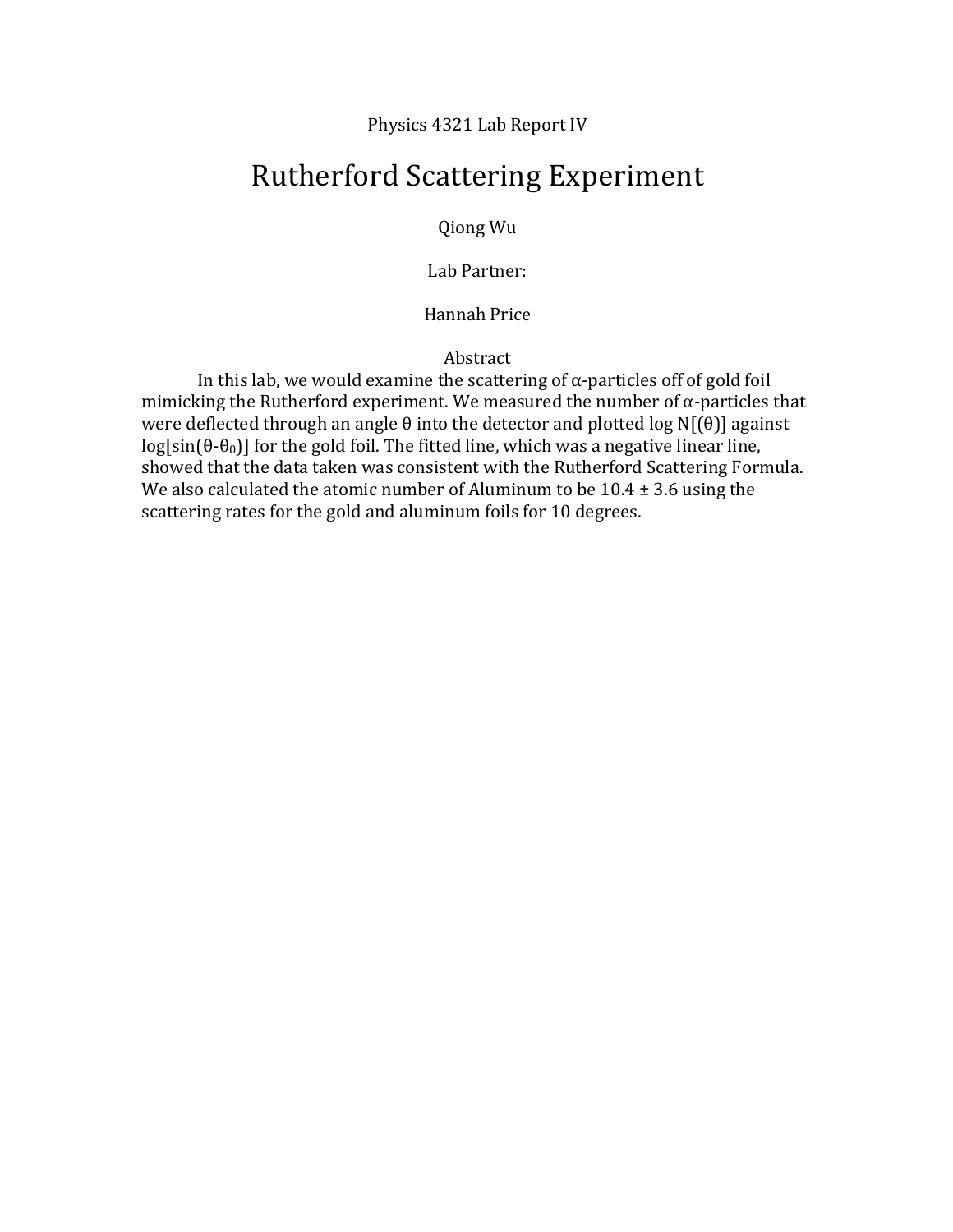#### **Introduction**

The structure of the atom has been a question of the human beings for a long time. In the late 19<sup>th</sup> century, based on Newtonian mechanics and Maxwell's electromagnetic theory, J.J. Thomson proposed a "plum pudding model" which claimed that the atom is composed of electrons surrounded by a group of positive charge like the negative "plums" surrounded by positive "pudding". Thomson discovered that the atom was made of both positive and negative charges but was not clear about how exactly the charges located in the atom. The "plum pudding" model" also did not have any explanation for the quantized nature of the hydrogen spectrum, as indicated by the Balmer formula and the Ritz combination principle for atomic spectra. [1]

Then at 1897, Rutherford and his collaborators Geiger and Marsden decided to fire helium ions at thin metal foils. Since the helium ions, or  $\alpha$ -particles, were very small. The diffraction of the helium ions at different angles could give a picture of the structure of the atom. If the atom structure were like the model of plum pudding, then the fraction of particles scattered through an angle of  $\theta$  would fall off like a Gaussian since the  $\alpha$ -particles would just pass straight through the foil. However, the statement only seemed accurate for small angle scattering, and not so much for large angles scattering.  $[2]$ 

The only possible explanation for this large angle deflection was to assume that the total mass of the atom was highly concentrated in the center on the foil. This way, the high concentration of charge would produce the necessary Coulomb force for the large angle scattering to occur. [3] The Rutherford scattering experiment provided lots of views into the atoms and made a revolution in the model for the atomic structure. In this experiment, we redid the Rutherford scattering using gold foil and found that the fitted line for the data appeared to be linear and corresponded to Rutherford Scattering Formula. We also found that the atomic number for aluminum to be  $10.4 \pm 3.6$ , which was within the range of the experimental data of 13.  $[4]$ 

### **Theory**

The scattering geometry of the  $\alpha$ -particles was as follows in Figure 1.



#### *Figure 1. Scattering Geometry for α-particles in the Rutherford Scattering*

According to Rutherford's assumption of the point charges and a pure coulomb repulsion, the number of particles number of  $\alpha$  particles, N( $\theta$ ), that are deflected into an angle  $\theta$  after passing through the foil according to the following equation:

$$
N(\theta) = K \frac{1}{\sin^4(\frac{\theta}{2})}
$$
 Eq(1)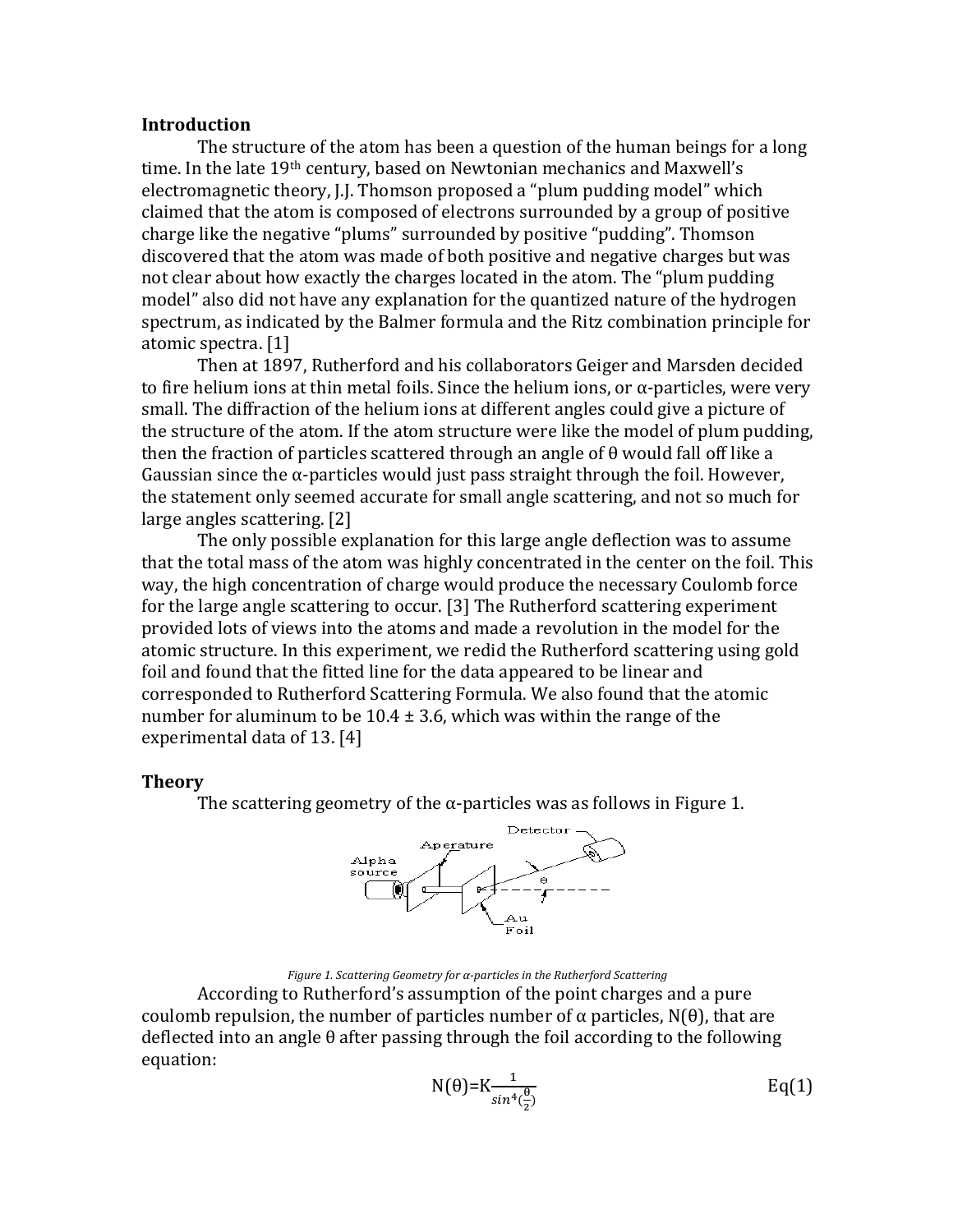With K=  $(1/4πε_0)^2$  (zZe<sup>2</sup>/2Mv<sup>2</sup>)<sup>2</sup>, where  $ε_0$  = 8.85 x 10<sup>-12</sup> F/m, z = number of protons in alpha particles, and  $Z =$  number of protons in the atoms making up the foil (that is, the atomic number of the foil element),  $M =$  mass of the alpha particles, and  $v =$ the velocity of the alpha particles.

If we take the log of both sides, we got the transformed form of the Rutherford Scattering:

$$
Log(N(\theta)) = -4K^*Log(sin(\theta/2))
$$

 $Eq(2)$ 

We used the  $\alpha$ -particles to hit the gold foil with the experimental set up as follows in Figure 2.



*Figure 2. Experiment setup and electrical connections for Rutherford Scattering that includes a scattering chamber* with shut off value, pump(not shown), discriminator/preamplifier, AC adapter, and counter

For small degrees, we counted using the 1mm thin slit. For larger angles, we used the 5mm wider slit since the larger angles were harder to get count. We then converse the rates between the two slits based on the counting rates that we took for 30 degrees angle for both slits using the conversion equation below.

$$
k = \frac{N(30^{\circ}) with 5mm slit}{N(30^{\circ}) with 1mm slit}
$$
 Eq(3)

To scale the measured values bigger than  $30^{\circ}$ , divide the counting rates determined for  $\theta$ =40°,50°,etc. by the conversion factor k.

During the experiment, our equipment broke down once since we adjusted the counter parameter mistakenly so that we needed to set up everything all over again. Thus, we conversed the count rates for the newly measured data as well.

#### **Data**

The Plot of log[ $N(\theta)$ ] against log[ $sin(\theta - \theta_0)$ ] is as follows, with  $N(\theta)$ representing the count rates and  $\theta_0$  representing the zero degree value for the measurements:



*Figure* 3. The plot of the data taken for log[N(θ)] against log[sin(θ-θo)] to determine if the line fit the Rutherford *scattering equation*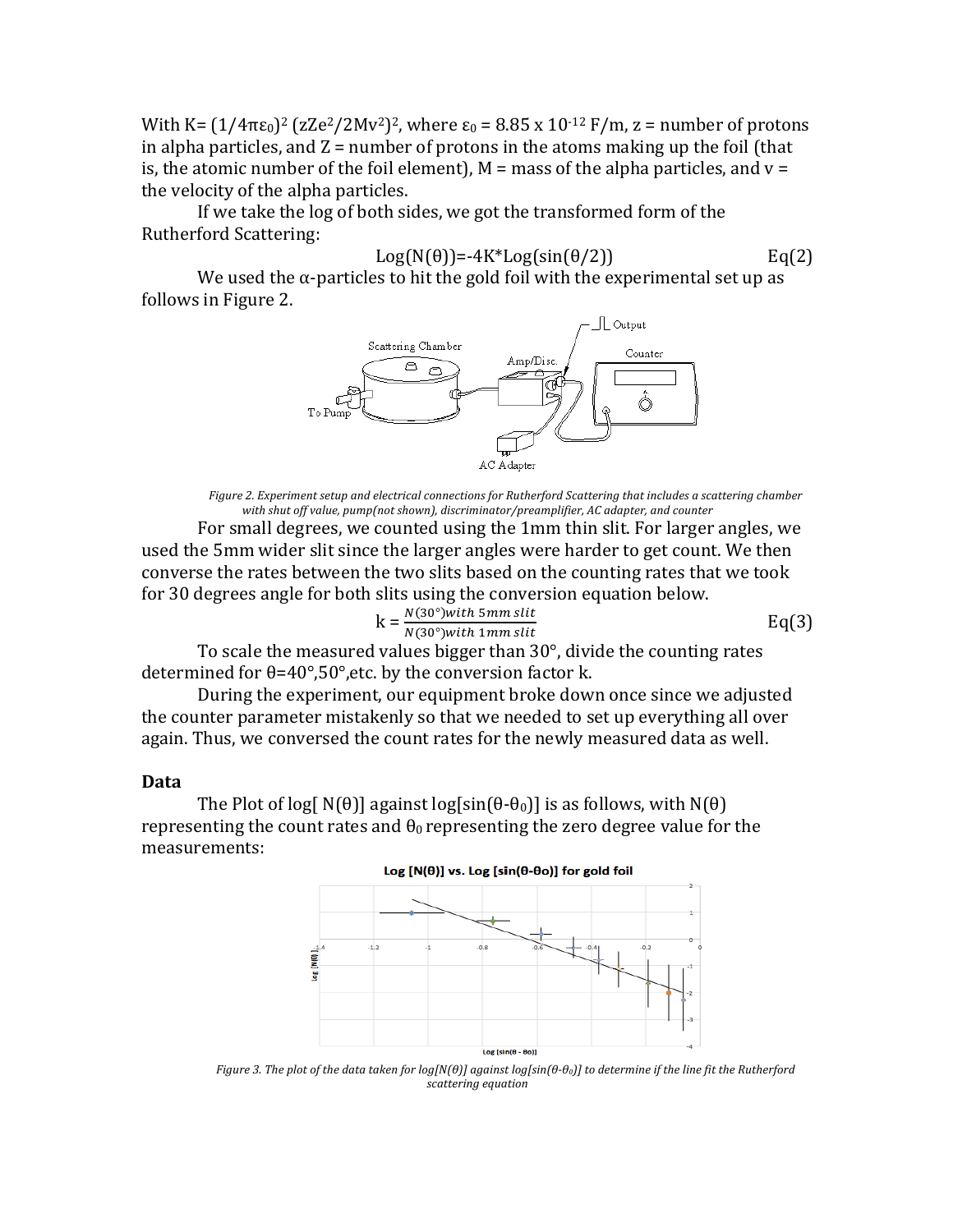The slope of the line was consistent with the transformation form of the Rutherford Scattering in Eq(2), which showed a negative linear trend.

## **Conclusion**

Taking a look at our fitted plot in Figure 3, we noticed that the error bars appeared to be bigger at x-axis for smaller angles and the error bars appeared to be bigger at y-axis for larger angles. The reason for this was that the standard error for angles was the same for all the angles, which was  $1.5^\circ$ . As the standard error was the same for all angles, the smaller angles would have a bigger impact on their  $log[sin(\theta-\theta_0)]$  values. As for the bigger angles, there was a bigger uncertainty in the count rate since the count rate was really small. Thus, the error bar would become bigger for the larger angles. The slope of the line was  $-3.5\pm1.2$ . Thus, the slope of our data was consistent with the Rutherford Scattering equation in  $Eq(2)$  that had the slope of -4.

Next, we calculated the atomic number of aluminum comparing the scattering rates of the gold and aluminum foils for a scattering angle of 10 degrees. Then we used the Rutherford Scattering equation to determine the relationship between the atomic number of Au and Ag using the following equation:

$$
\frac{N_{Au} = Z_{Au}^2 d_{Au}}{N_{Al} = Z_{Al}^2 d_{Al}}
$$
 Eq(4)

where d=thickness of foil,  $Z=$  atomic number, and N=counting rate.

And we found that the atomic number for Aluminum to be  $10.4 \pm 3.6$  which was within the range of the documented value 13.

In general, our trend and calculated atomic number for Aluminum corresponded to the Rutherford Scattering Equation in Eq(1) and Eq(2). Other possible random error included that we changed the setting in the middle of the experiment and rate conversion might not be as accurate. Other possible systematic error might be that the air inside was not completely pumped out so that there were still air molecules inside to disturb the measurements. Other than that, the smooth trend on the data shows that there was no big systematic error such as broken of the gold foil.

The Rutherford Scattering Experiment was a great success in helping us to determine the structure of the atom. It could be further used to determine the foil thickness or to discover other scattering characteristics such as "elastic scattering" and "inelastic scattering". What's more, the Rutherford scattering technique may also be used to study the surface region of crystals to determine the crystalline structure and surface impurities and so on. [5]